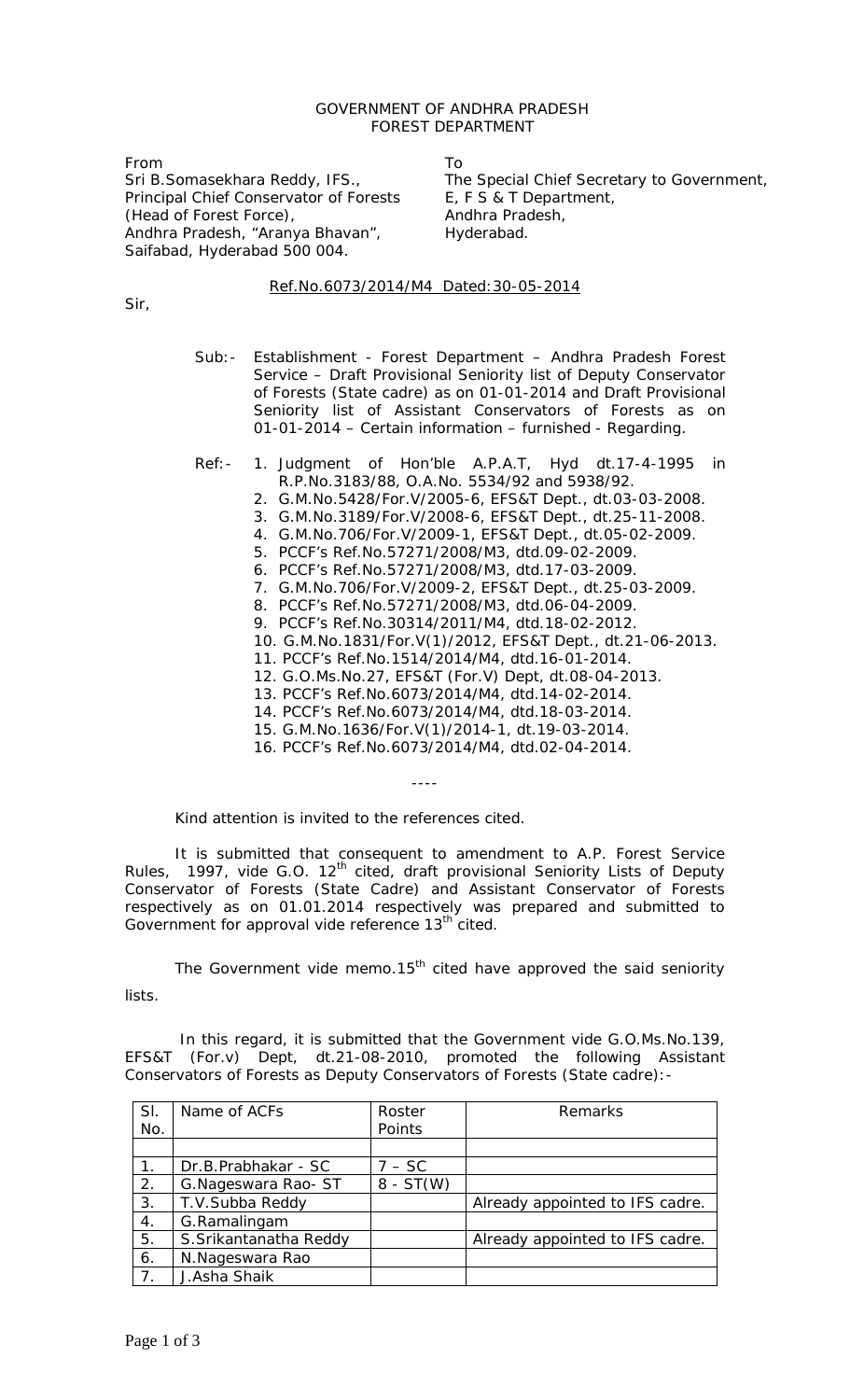| 8.  | D.Bheema-ST       |  |
|-----|-------------------|--|
| 9.  | Y.Srinivasa Reddy |  |
| 10  | P.Ramakrishna     |  |
| 11. | N.Kshitija        |  |
| 12. | <b>B.Saidulu</b>  |  |
| 13  | A.Sankaran        |  |

Further, (22) Assistant Conservators of Forests were promoted as Deputy Conservator of Forests (State cadre) by the Government vide G.O.Ms.No.143, EFS&T (For.V) Dept, dt.30-08-2010 and out of which the following Assistant Conservators of Forests are in service as on 01-01-2014 and their names are assigned as per their seniority in their promotion orders and rest of them have retired.

| SI.              | Name of ACFs     | Roster | Remarks |
|------------------|------------------|--------|---------|
| No.              |                  | Points |         |
|                  |                  |        |         |
|                  | K.Ashok Kumar    | 23     |         |
| $\overline{2}$ . | P.Rajender Reddy |        |         |
| 3                | Mohd. Thoyyab    |        |         |

Subsequently, the following (04) Assistant Conservators of Forests were promoted as Deputy Conservator of Forests (State cadre) by the Government vide G.O.Ms.No.74, EFS&T (For.V) Dept, dt.05-10-2012.

| <b>SI</b><br>No. | Name of ACFs           | Roster<br>Points | Remarks |
|------------------|------------------------|------------------|---------|
|                  |                        |                  |         |
|                  | I.Kasi Viswanadha Raju | 54               |         |
| $\overline{2}$   | B.V.A.Krishna Murthy   |                  |         |
| 3.               | P.Sreenivasa Rao       |                  |         |
|                  | V, Krishna             |                  |         |

In this regard, it is submitted that on verification of draft provisional seniority list of Deputy Conservator of Forests (State Cadre) as on 01-01-2014 furnished vide ref.12<sup>th</sup> cited, the following discrepancies / omissions were noticed:-

- 1. Name of Sri D.Bheema figured at Sl.No.3, instead of name of Dr.B.Prabhakar and like-wise name of Dr.B.Prabhakar is to be figured at Sl.No.4, as per order of their seniority in their promotion orders as stated above.
- 2. As per orders issued in G.O.Ms.No.95, EFS&T (For.V) Dept, dt.25-08-2005, Smt T.Jyothi, Assistant Conservator of Forests was promoted as Dy Conservator of Forests(SC) and joined the said post on 02-09-2005, taking into consideration of her date of joiningher placement will be Sl.No.3 in the seniority position of Dy. CF(SC).
- 3. Name of Sri K.Ashok Kumar, figured at Sl.No.12, instead of figuring at Sl.No.15, as per order of their seniority in their promotion orders as stated above.

Further, it is submitted that draft provisional seniority list of Deputy Conservator of Forests (State cadre) as on 01-01-2014 submitted to Government vide ref.12<sup>th</sup> cited is appended herewith as Annexure-A. After editing the above position, draft provisional seniority list of Deputy Conservator of Forests (State cadre) as on 01-01-2014 is appended herewith as Annexure-B. Since there is no time (consequent to bifurcation of undivided state of